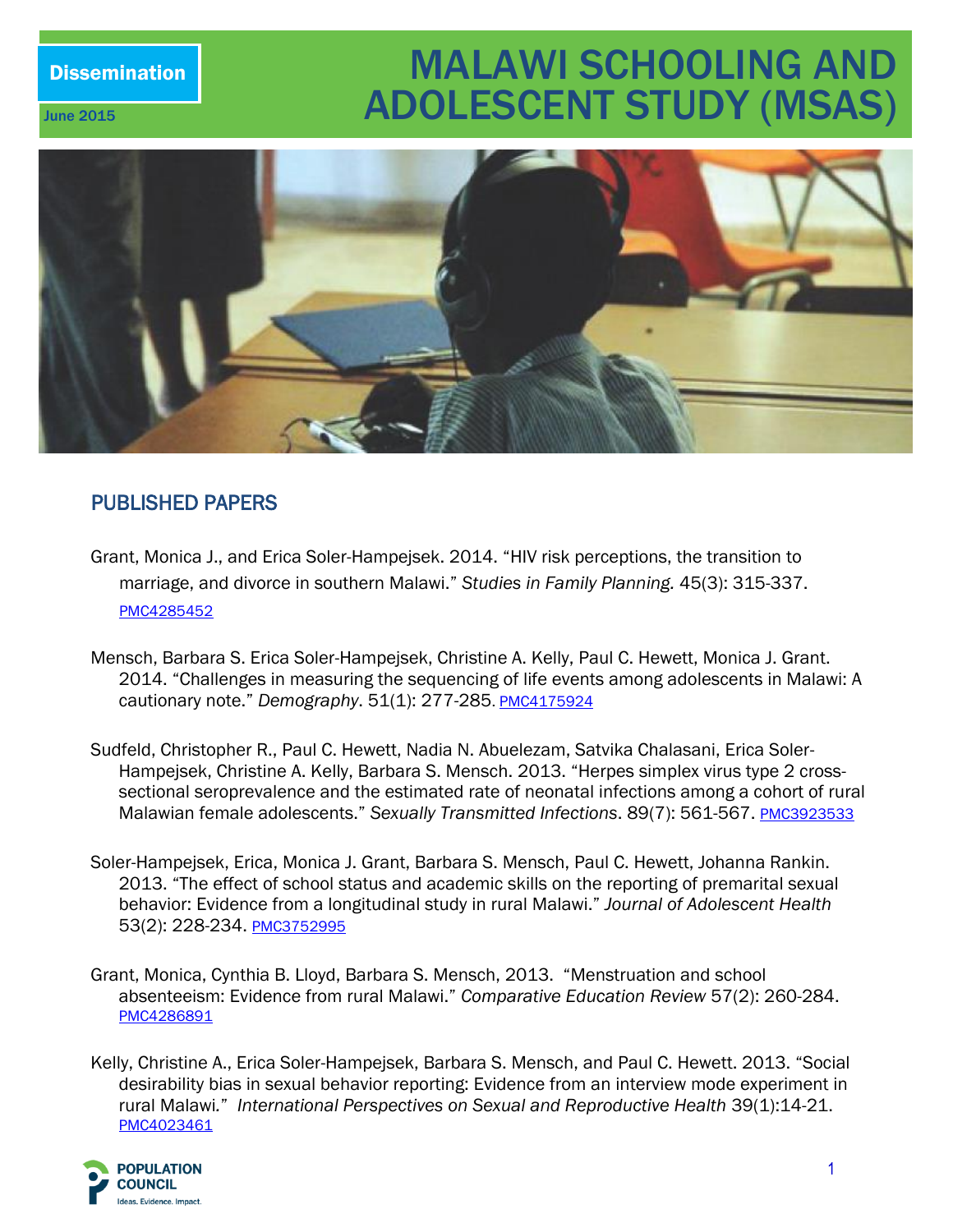## CONFERENCE PAPERS, PRESENTATIONS

- Mensch Barbara S., Erica Soler-Hampejsek, Monica J. Grant, Christine A. Kelly, Satvika Chalasani, Christopher R. Sudfeld, and Paul C. Hewett. "Does schooling protect sexual health? The influence of school attendance on herpes simplex type 2 infection and HIV among adolescents in Malawi." Paper presented at the *2015 Annual Meeting of the Population Association of America*; 1 May; 2015. San Diego.
- Psaki Stephanie R., Erica Soler-Hampejsek, Barbara S. Mensch. "The effects of violence in school and at home on education outcomes in rural Malawi: A longitudinal analysis." Paper presented at the *2015 Annual Meeting of the Population Association of America*; 30 April; 2015. San Diego.
- Pike I. "Social support and young women's economic well-being after divorce in rural Malawi." Poster presentation at the *2015 Annual Meeting of the Population Association of America*; 30 April - 2 May 2015. San Diego.
- Psaki, Stephanie R., Erica Soler-Hampejsek & Barbara S. Mensch. 2015. "The effects of schoolrelated gender-based violence on education and health outcomes in rural Malawi: A longitudinal analysis." Paper presented at the *59th Annual Conference of the Comparative and International Education Society*. Washington, DC, 10 March.
- Psaki, Stephanie, Margaret Greene, Ruti Levtov, and Erin Kennedy. 2015. "Examining the effects of gender-based violence in school." Congressional briefing hosted by Representative Joe Kennedy III and Representative Betty McCollum. Washington, DC, 9 March.
- Psaki, Stephanie. 2014. "Sexual and reproductive health and girls' education: Lessons and caveats from the Malawi Schooling and Adolescent Study," *More than Birds and Bees: Examining the Links between Sexual and Reproductive Health and Girls' Education.* Presentation at the Brookings Institution. Washington, DC, 11 December.
- Minchew, Helena, Stephanie Psaki, Erin Kennedy, and Ann Warner. "Leading for girls: What we can do so girls can thrive." Congressional briefing hosted by Representative Betty McCollum. Washington, DC, 9 October 2014.
- Mensch, Barbara S., Stephanie Psaki, Erica Soler-Hampejsek. 2014. "Literacy and the transition to adulthood in rural Malawi." UNICEF International Symposium on Cohort and Longitudinal Studies in Developing Countries. Florence. 13 October.
- Paul C. Hewett, Barbara S. Mensch, Erica Soler-Hampejsek, Christine A. Kelly, Monica J. Grant. 2014. "Challenges in measuring life events among adolescents." UNICEF International Symposium on Cohort and Longitudinal Studies in Developing Countries. Florence. 14 October.
- Mensch, Barbara S., & Stephanie Psaki. 2014. "Girls education in Malawi: Evidence from the Malawi Schooling and Adolescent study (MSAS)." Presentation to the Office of the UN Special Envoy for Global Education. New York, 3 June.

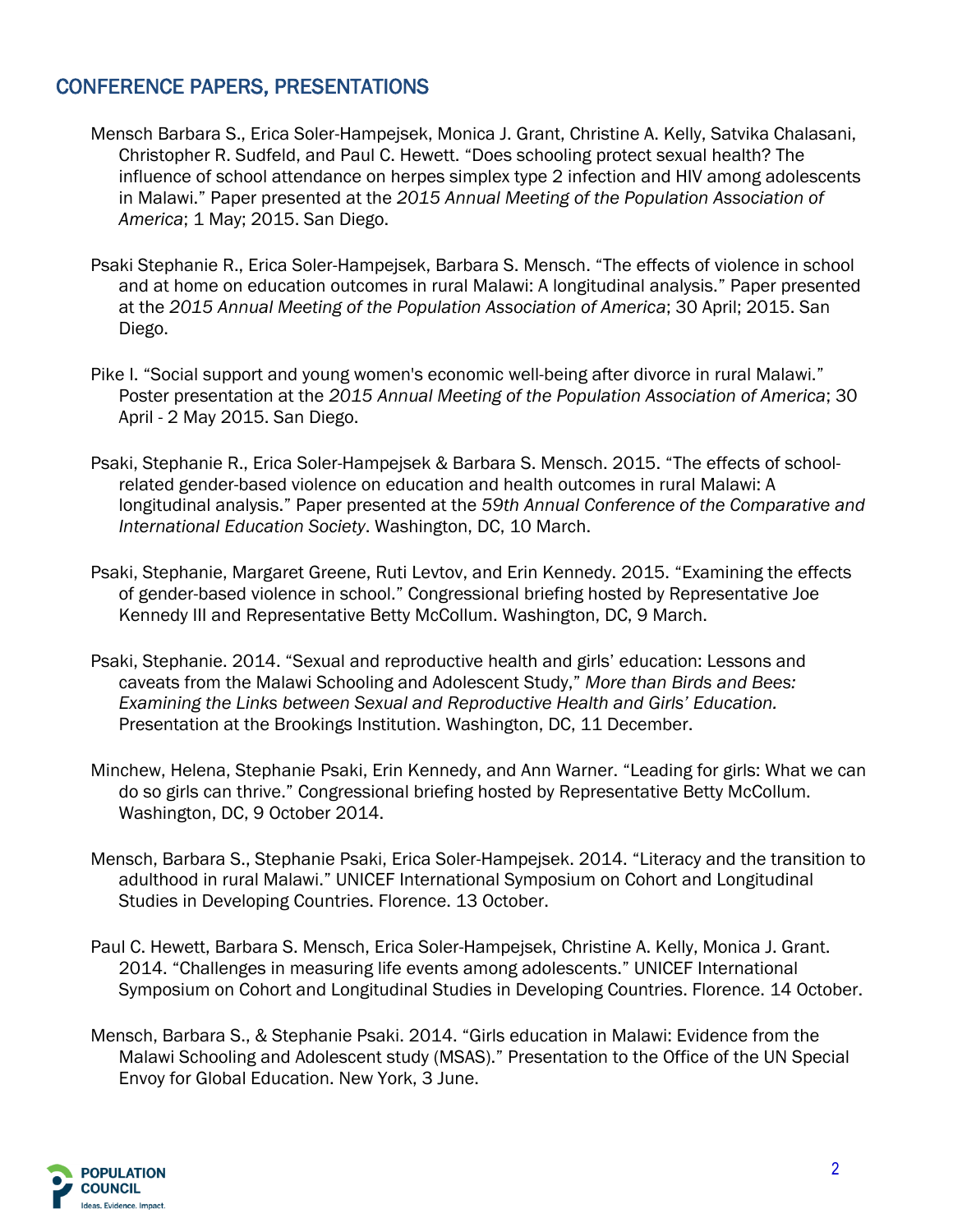- Grant, Monica J. and Jinho Kim. 2014. "Adolescent Employment and Schooling Outcomes in Malawi." A poster of this paper was presented at the 2014 *Annual Meeting of the Population Association of America*, Boston, 1-3 May.
- Mensch, B.S., Psaki, S.R., & Soler-Hampejsek, E. 2014. "The effect of retention of literacy and numeracy on transitions to adulthood in rural Malawi," Paper presented at 58th Annual Conference of the Comparative and International Education Society (CIES) Toronto, 10-15 March.
- Psaki, S.R., Grant, M.J., Soler-Hampejsek, E., Kelly, C.A., and Hewett, P.C. 2014. "The effect of gender-related aspects of school quality on schoolgirl pregnancy in rural Malawi." Paper presented at the 2014 Annual Meeting of the Population Association of America, Boston. 1-3 May.
- Chalasani, S., Kelly, C.A., Mensch, B.S., & Soler-Hampejsek, E. 2014. "The consequences of schoolgirl pregnancy for educational outcomes in Malawi." Paper presented at 58th Annual Conference of the Comparative and International Education Society (CIES).Toronto, 10-15 March.
- Soler-Hampejsek, Erica, Christine A. Kelly, Barbara S. Mensch, Monica J. Grant, Stephanie R. Psaki, and Paul C. Hewett. 2014. "Gender differences in the retention of literacy and numeracy in Malawi." Poster presented at the 2014 Annual Meeting of the Population Association of America, Boston. 1-3 May.
- Chalasani, Satvika, Christine A. Kelly, Barbara S. Mensch, and Erica Soler-Hampejsek. 2013. "The consequences of schoolgirl pregnancy for educational outcomes in Malawi." Paper presented at the *XXVII IUSSP International Population Conference*, Busan, Republic of Korea, 28 August. An earlier version appeared as a Poster (Session 4) at the 2013 *Annual Meeting of the Population Association of America*, New Orleans. 11 April.
- Kumchulesi, Grace. 2013. "HSV-2 and timing of marriage in Balaka and Machinga districts, Malawi." Paper presented at the *XXVII IUSSP International Population Conference*, Busan, Republic of Korea, 28 August.
- Kyei, Pearl. 2013. "The consequences of being behind grade for long-term educational outcomes in rural Malawi." Poster presented (Session 3) at the *Annual Meeting of the Population Association of America*, New Orleans. 11 April.
- Soler-Hampejsek Erica, Christine A. Kelly, Barbara S. Mensch, Paul C. Hewett, Monica J. Grant. 2013. "Retention of literacy and numeracy in rural Malawi: A longitudinal analysis." Paper presented at the *57th Annual Conference of the Comparative and International Education Society (CIES)*; New Orleans, 11 March.
- Mensch, Barbara S., and Paul C. Hewett. 2012. "Education and HIV risk among young people in a high prevalence country: A longitudinal study of Malawian adolescents." *PAA-APC presentation to the NICHD*, Bethesda, 10 October.

Mensch, Barbara S. 2011. "Educational outcomes and the transition to adulthood: Results from Malawi Schooling and Adolescent Survey (2007-2010)." Presentation at ICRW Meeting, *Adding* 

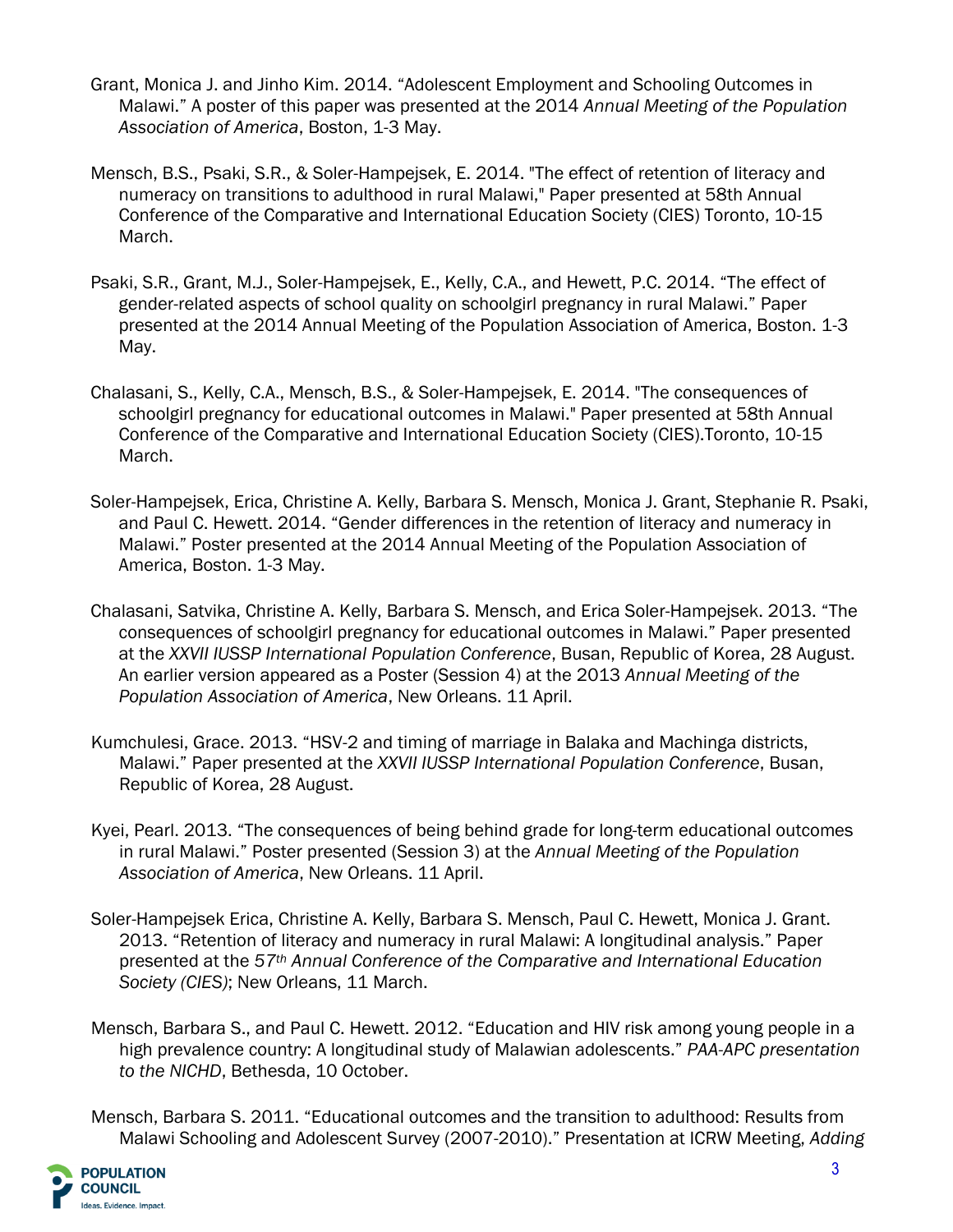*It Up: Expert Consultation on Leveraging Education to Empower Girls and Improve their Transitions to Adulthood*. Washington, DC, 25-26 May.

- Mensch, Barbara S., Erica Soler-Hampejsek, Paul C. Hewett. 2011. "Transitions to adulthood in rural Malawi: A comparison of the timing and sequencing of major life events using different modes of data collection." Paper presented at the *Annual Meeting of the Population Association of America*, Washington DC, 1 April.
- Grant, Monica J., Erica Soler-Hampejsek, Barbara S. Mensch, Paul C. Hewett. 2011. "Gender differences in school effects on learning and enrollment outcomes in rural Malawi." Paper presented at *Annual Meeting of the Population Association of America*, Washington DC, 1 April.
- Soler-Hampejsek, Erica, Barbara S. Mensch, Paul C. Hewett, Johanna Rankin and Monica Grant. 2010. "Academic skills, adolescent transitions and measurement of sexual behavior: Evidence from a longitudinal study in rural Malawi." Poster presented at the *Annual Meeting of the Population Association of America*, Dallas, 15 April.
- Grant, Monica J., Erica Soler-Hampejsek, and Barbara S. Mensch. 2010. "Health and early marriage in rural Malawi." Paper presented at the *Annual Meeting of the Population Association of America*, Dallas, 16 April.
- Grant, Monica J., Cynthia B. Lloyd, and Barbara S. Mensch. 2010. "Gender, absenteeism and menstruation: Evidence from rural Malawi." Paper presented at the *Annual Meeting of the Population Association of America*, Dallas, 17 April.
- Hewett, Paul C., Barbara S. Mensch, Cynthia Lloyd, Joseph Chimombo, and Johanna Rankin. 2009. "Assessing the impact of primary school quality on adolescent educational outcomes in rural Malawi." Paper presented at the *XXVI IUSSP International Population Conference*, Marrakech, 29 September. Earlier versions of this paper were presented in 2008 at the *Annual Meeting of the Population Association of America*, New Orleans, 17 April, and at the *Annual Conference of the Comparative and International Education Society*, New York, 17–21 March.
- Soler-Hampejsek, Erica, Barbara S. Mensch, Paul C. Hewett 2009. "Education and timing of sexual initiation and marriage: The effect of school attendance, attainment and repetition in rural Malawi." Poster presentation at the *XXVI IUSSP International Population Conference*, Marrakech, 27 Sept–2 Oct.
- Hewett, Paul C., Barbara S. Mensch, Joseph Chimombo and Richard Gregory 2007. "Gender differences in schooling experiences among adolescents in Malawi." Presented at the *5th African Population Conference*, Union for African Population Studies (UAPS) Arusha, Tanzania. 10-14 December.

## WORKSHOPS

#### 2012